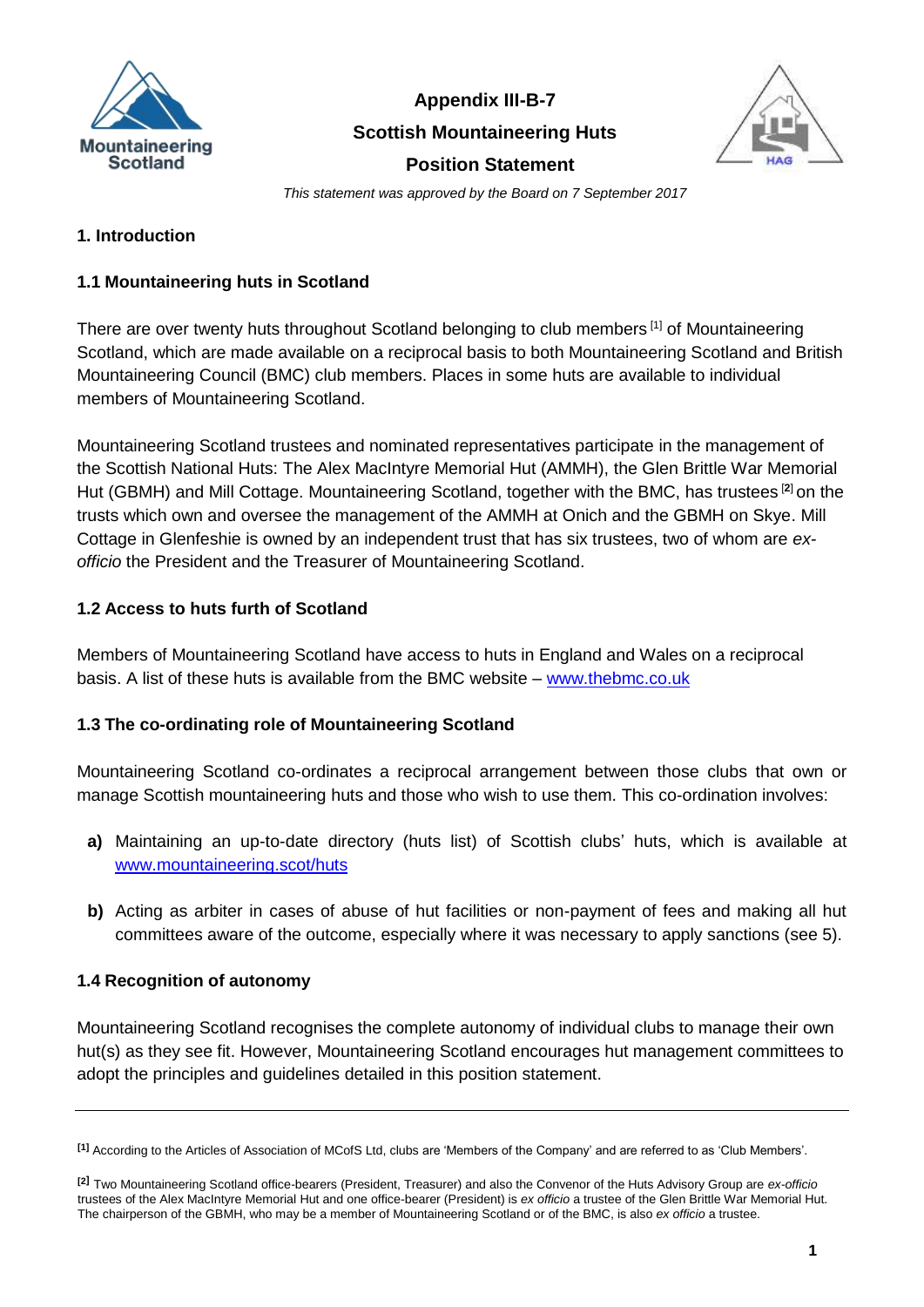### **1.5 The need for low cost accommodation**

Mountaineering Scotland recognises the need for low cost basic accommodation in the mountain areas of Scotland. There is, however, a shortage of suitable accommodation in some popular areas and there are some areas not covered by the present distribution of club huts.

### **1.6 The distinct roles of independent hostels and club huts**

There is a network of commercial independent hostels in Scotland covering many of the popular mountain venues. Mountaineering Scotland commends such developments since i) they fulfil a need for accommodation and ii) they benefit the local economy in rural areas.

However, Mountaineering Scotland believes that there is also a need to expand the existing network of club huts available solely to club and individual members of Mountaineering Scotland and to those with reciprocal rights. In most cases club huts do not operate in competition with private hostels.

## **1.7 The Mountain Bothies Association**

Mountaineering Scotland liaises with the Mountain Bothies Association (MBA) on an informal and asrequired basis.

## **2. Mountaineering Scotland and Scottish mountain huts**

## **2.1 The Huts Advisory Group**

Mountaineering Scotland operates a Huts Advisory Group (HAG), which reports to the Mountaineering Scotland director responsible for club activities. The main functions of the HAG are:

# **a) To publish a huts directory:**

The HAG collates information on Scottish mountain huts and it is available to all club and individual members at [www.mountaineering.scot/huts.](http://www.mountaineering.scot/huts) The information in the directory includes details of all facilities offered at each hut. Where possible, information will be provided for disabled people regarding ease of access and any special facilities.

### **b) To provide information and advice to club members:**

This includes the publication of an occasional *Huts Newsletter*, topical articles in Mountaineering Scotland's magazine, *Scottish Mountaineer*, and holding a seminar on a regular basis to review technical, legal and other matters relevant to the management of huts.

### **c) To liaise with the BMC's Huts Group:**

The HAG collaborates with the BMC on the production and publication of a series of information papers, *Hut Guidelines*, on topics relevant to hut management. The guidelines are available on the website (see 6). Mountaineering Scotland encourages club members to follow those guidelines.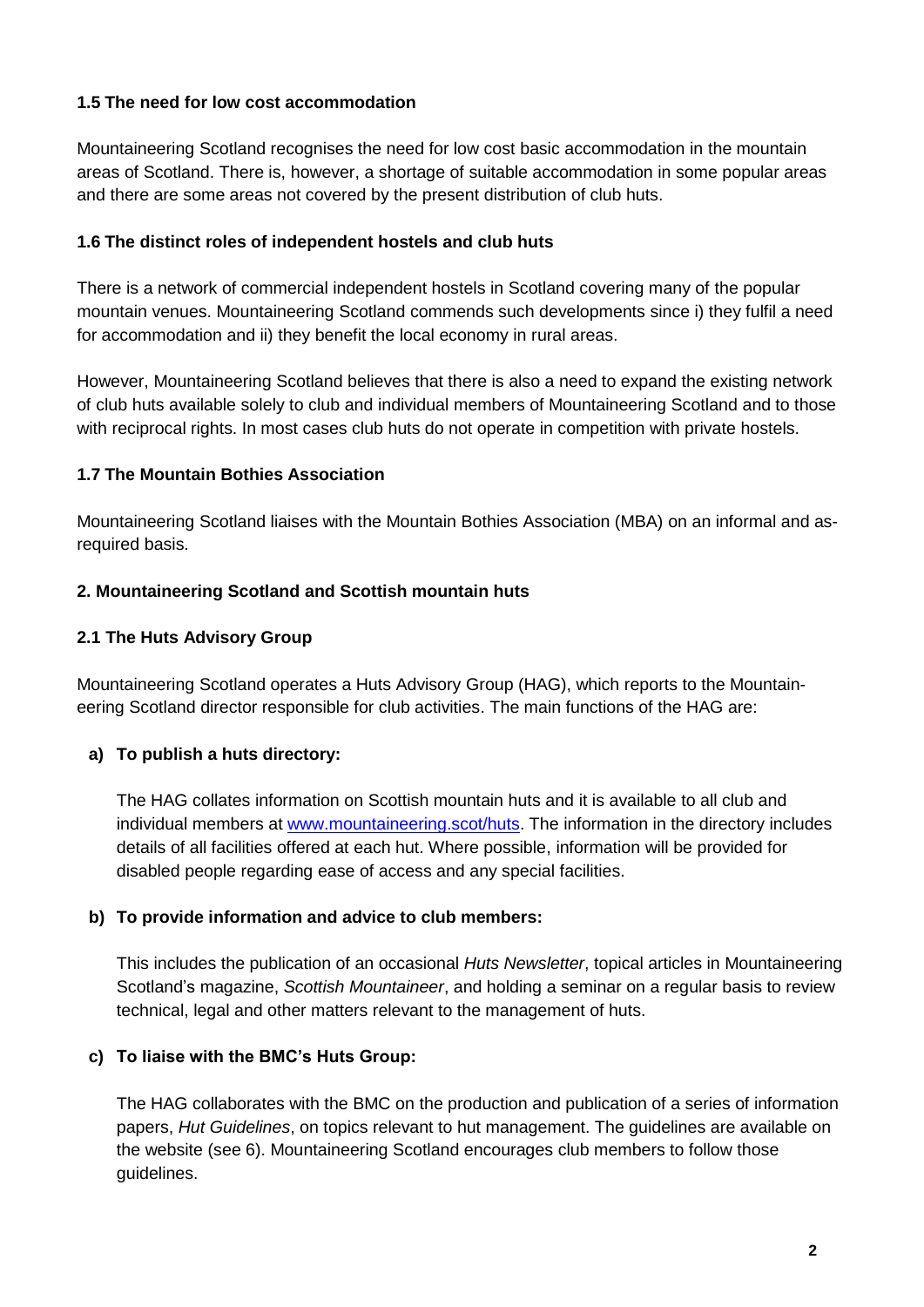# **2.2 A strategy for hut development**

The HAG will identify geographical gaps in the provision of huts within Scotland based on an assessment of both present and evolving needs and will do what it can to facilitate developments in those areas.

### **2.3 Appropriate locations for development**

Mountaineering Scotland considers it inappropriate to develop mountain huts in remote or wild land areas, or at altitude, unless use can be made of existing property (possibly in a derelict or ruinous state) and where use in this way would enhance that property. As a general rule, it is considered that new huts should be based near existing habitation and, ideally, should be easily accessed by public transport or by car.

### **2.4 Assistance for clubs planning to develop a new hut**

Mountaineering Scotland is aware that some club members that presently do not own or manage huts have a desire to do so. Through the HAG, Mountaineering Scotland will give guidance and assistance to member clubs that are planning to establish a new hut, including provision of information on possible sources of grants and written support of applications to funding bodies, provided that such plans are in accord with the current position and strategy of Mountaineering Scotland.

### **2.5 Conversion or new build?**

Mountaineering Scotland considers that new huts may be provided either by:

- **a)** Conversion of existing property where this does not conflict with the interests of the local community, or
- **b)** New build.

In either case, due consideration should be given to the potential economic impact on any established independent hostel(s) in the area.

### **2.6 Standards and guidelines for design, building and accommodation**

The design of huts should be visually attractive and in keeping with the vernacular architecture in the area; due consideration should be given to the landscape and to environmental impact, particularly in the siting of new build huts, and to related issues such as car parking, water supply, sewage treatment and rubbish disposal.

### **3. The operation of the National Huts**

### **3.1 The National Huts as exemplars**

The National huts (see 1.1) should offer the basic but high-quality facilities that are expected by mountaineers. These huts should be exemplars for the operation of other huts. They should comply fully with the appropriate planning and building regulations, energy conservation guidelines, health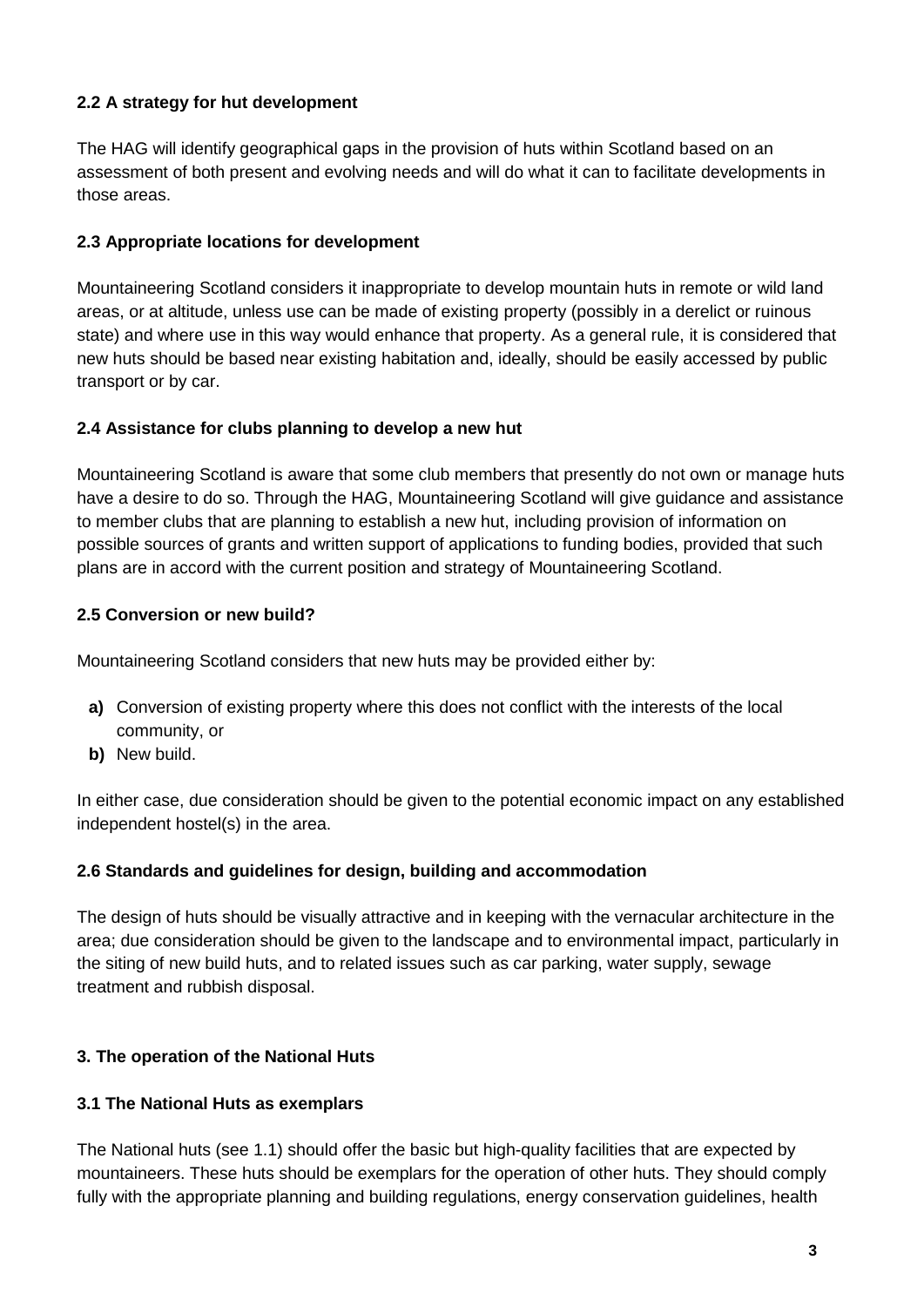and safety regulations, appropriate child protection guidelines (see 6) and, where practicable, comply with the requirements of the Disability Discrimination Act (2005) and the guidelines provided by the Equality and Human Rights Commission [\(www.equalityandhumanrights.com\)](http://www.equalityandhumanrights.com/), as well as following the Mountaineering Scotland equality policy and advice for clubs (see 6).

## **3.2 The use of the National Huts by individual members**

It is the view of Mountaineering Scotland that places in the National Huts should be freely available to its individual members. Individual members may book places at the AMMH, the GBMH and Mill Cottage. A number of club huts listed in the huts directory also offer places to individual members and Mountaineering Scotland encourages the managers of other huts to consider offering places if it is feasible to do so.

## **4. The development and management of new Mountaineering Scotland huts**

Mountaineering Scotland will consider the acquisition and development of its own huts should the opportunity and funding become available. Such huts will be owned and managed by a trust. The majority of the trustees shall be drawn from the directors of MCofS Ltd *ex-officio* and there shall be at least one other independent trustee who will be a person with knowledge and experience of the use and management of mountaineering huts.

Annual statements of the financial position of such trusts will be made available to the Mountaineering Scotland Board and published on the website. The constitution of the trusts will require the investment of money to cover maintenance costs and future major refurbishment or extension of the building or infrastructure.

# **4.1 Leasing**

If suitable property becomes available for long term lease in a mountain area, for example National Trust for Scotland property, then Mountaineering Scotland shall consider the feasibility of leasing if this is either:

- **a)** The most economic option, or
- **b)** The only way of securing suitable property in the area.

### **4.2 Joint developments**

Mountaineering Scotland will give consideration to joint developments or leasing of property in collaboration with other bodies and clubs provided that this is agreed by the Mountaineering Scotland Board as the best option for securing provision of accommodation for a particular area.

### **5. The misuse of huts**

Unfortunately, there are occasionally cases involving the misuse of huts, such as physical damage to the fabric, fixtures and fittings, deliberately exceeding the maximum capacity, unacceptable behaviour or non-payment of fees.